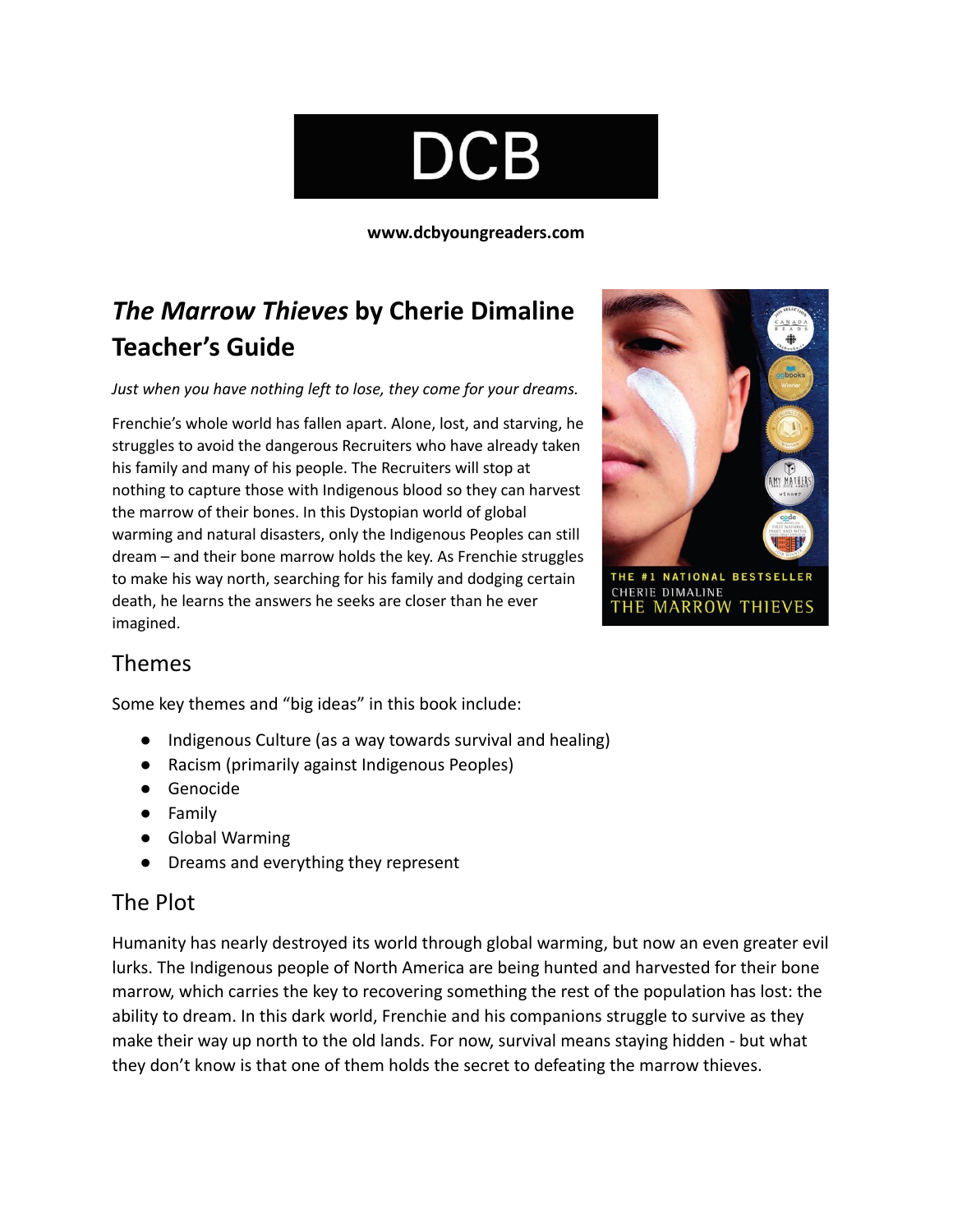## The Setting

*The Marrow Thieves* is set in the province of Ontario – but a part of Northern Ontario that is often overlooked in literature and most forms of attention. Frenchie and his friends have left behind the cities of the south, which no longer carry the names "Toronto" or "London" or "Ottawa". They are headed for Espanola, which has kept its name. The novel is set in the not-too-distant future, when the polar ice caps have melted and coastal metropolises of North America have been destroyed by rising sea levels. The populations of these cities have moved into the centre of the continent, and they've moved up, disrupting the previous residents of the cities and towns.

What Kind of Reader Will Love This Book? One who...

- Loves Dystopian stories
- Is interested in Indigenous culture and history
- Is fascinated by survival stories
- Is passionate about global warming and climate change
- Loves adventure and mystery stories
- Is intrigued by scientific experimentation
- Appreciates a strong narrative voice

## Pre-Teaching Prep

**A must-read for educators before starting to teach this book** is this blog post by Jen Beaupre: *Teaching about Indigenous Peoples: Culture and History Within the Classroom* (used with permission) <https://www.jenniferbeaupre.com/teaching-indigenous-culture/>

This novel features some heavy subject matter, so it is important to prepare the readers beforehand. Some possible resources are provided below to assist with this. As always, consider the age of your readers, the knowledge they bring with them, and what you believe they can handle.

### Indigenous Culture:

Consider inviting local Indigenous Elders and/or Knowledge Keepers into your classroom. This will be both engaging and educational, putting the students in the right frame of mind to begin the novel. You can prepare questions for your guests ahead of time, knowing where the book will lead, or you can brainstorm some questions your students wish to know (with a qualifier that some questions may not be appropriate or able to be answered by your guest). It is also a great idea to simply ask the speaker what they would like to share.

There are many guidelines about how to respectfully welcome Elders and Knowledge Keepers into your classrooms, but here are two for immediate reference:

[https://burnabyschools.ca/indigenouseducation/wp-content/uploads/sites/4/2020/09/Elders-Guide-V3-](https://burnabyschools.ca/indigenouseducation/wp-content/uploads/sites/4/2020/09/Elders-Guide-V3-FINAL.pdf) [FINAL.pdf](https://burnabyschools.ca/indigenouseducation/wp-content/uploads/sites/4/2020/09/Elders-Guide-V3-FINAL.pdf)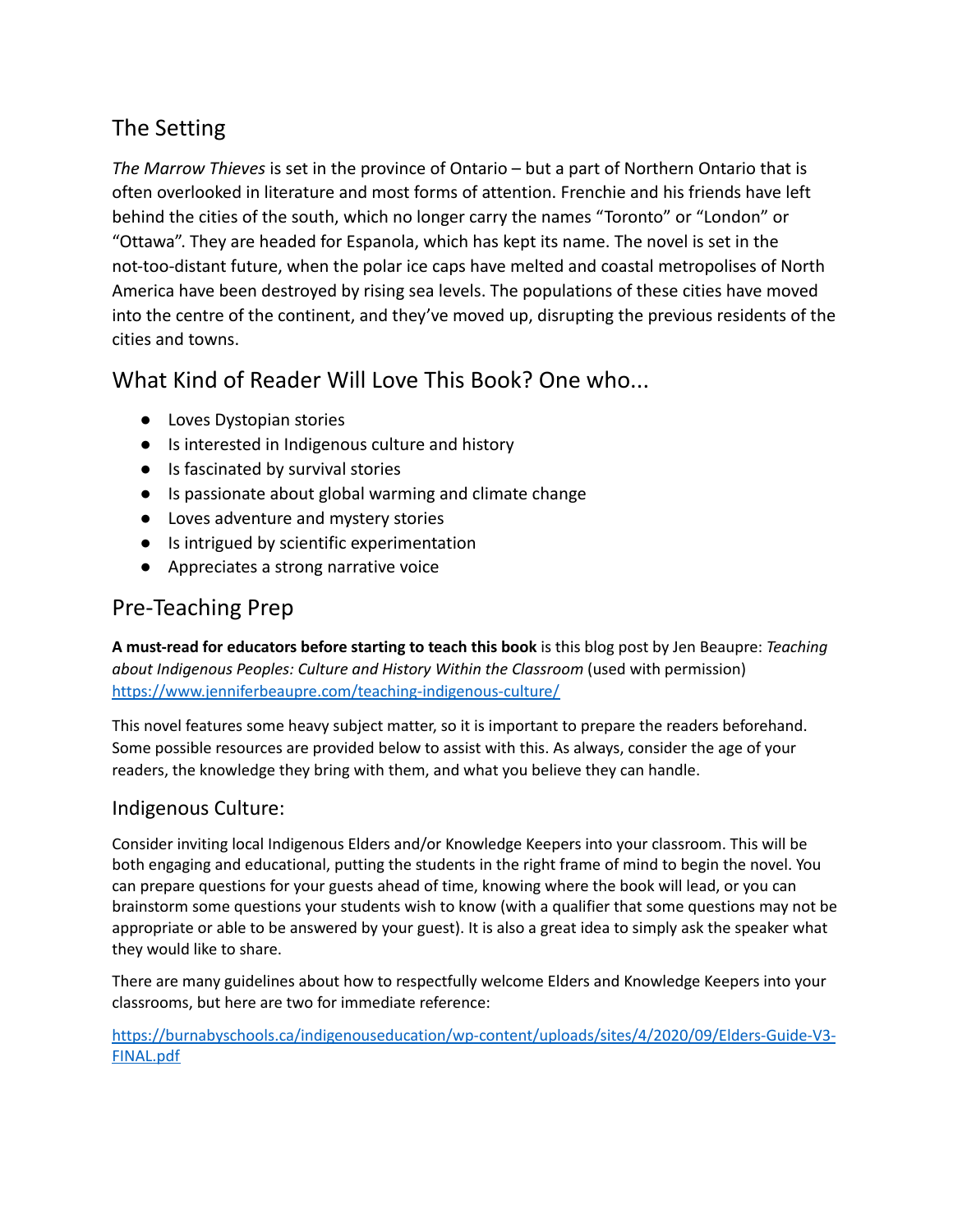[https://www.teachers.ab.ca/SiteCollectionDocuments/ATA/For%20Members/ProfessionalDevelopment/](https://www.teachers.ab.ca/SiteCollectionDocuments/ATA/For%20Members/ProfessionalDevelopment/Walking%20Together/PD-WT-16g%20-%20Elder%20Protocol.pdf) [Walking%20Together/PD-WT-16g%20-%20Elder%20Protocol.pdf](https://www.teachers.ab.ca/SiteCollectionDocuments/ATA/For%20Members/ProfessionalDevelopment/Walking%20Together/PD-WT-16g%20-%20Elder%20Protocol.pdf)

#### Residential Schools:

The National Council for Truth and Reconciliation's "Residential School History" website, found here: <https://nctr.ca/education/teaching-resources/residential-school-history/> and its timeline, found here: <https://nctr.ca/exhibits/residential-school-timeline/>

Residential Schools in Canada Education Guide: [http://education.historicacanada.ca/files/32/ResidentialSchools\\_English.pdf](http://education.historicacanada.ca/files/32/ResidentialSchools_English.pdf)

#### Genocide:

The History of Genocide: <https://www.history.com/topics/holocaust/what-is-genocide>

Genocides: Our World in Data (charts and graphs as provocations): <https://ourworldindata.org/genocides>

The United Nations Office on Genocide: <https://www.un.org/en/genocideprevention/genocide.shtml>

#### Climate Change and Global Warming:

Some great lessons and provocations here: <https://www.climatelearning.ca/inquiry-guide/>

## Chapter Questions

Pick and choose the questions that work for *your* students in *your* classroom. Some approach the same idea from different directions. Use as many or as few as you like.

Frenchie's Coming-To Story:

- 1. In this first chapter, the author includes many setting details that suggest Frenchie's world is not the one we know today. What are some of these clues to Frenchie's dystopian surroundings?
- 2. How would you describe Frenchie's world? Explain your ideas.
- 3. In this first chapter, we meet Frenchie and learn about him and his family. Use jot notes to record what you believe are the most important details we learn.
- 4. Use the information from the chapter to create a character sketch of Frenchie. Think about both his personality and his physical characteristics. Look at what he says, what he does, and what others say about him.
- 5. Cherie Dimaline is an expert at combining words to create powerful images, as she does here:

"My legs screamed from a night and day of ache and stretch marinated in old adrenalin and scabbed with tree bark cuts." (p. 9)

Look for another sentence or phrase in this chapter that demonstrates great word choices and imagery. Share it with a fellow student or with the whole class.

6. Describe the characters Frenchie meets in this chapter.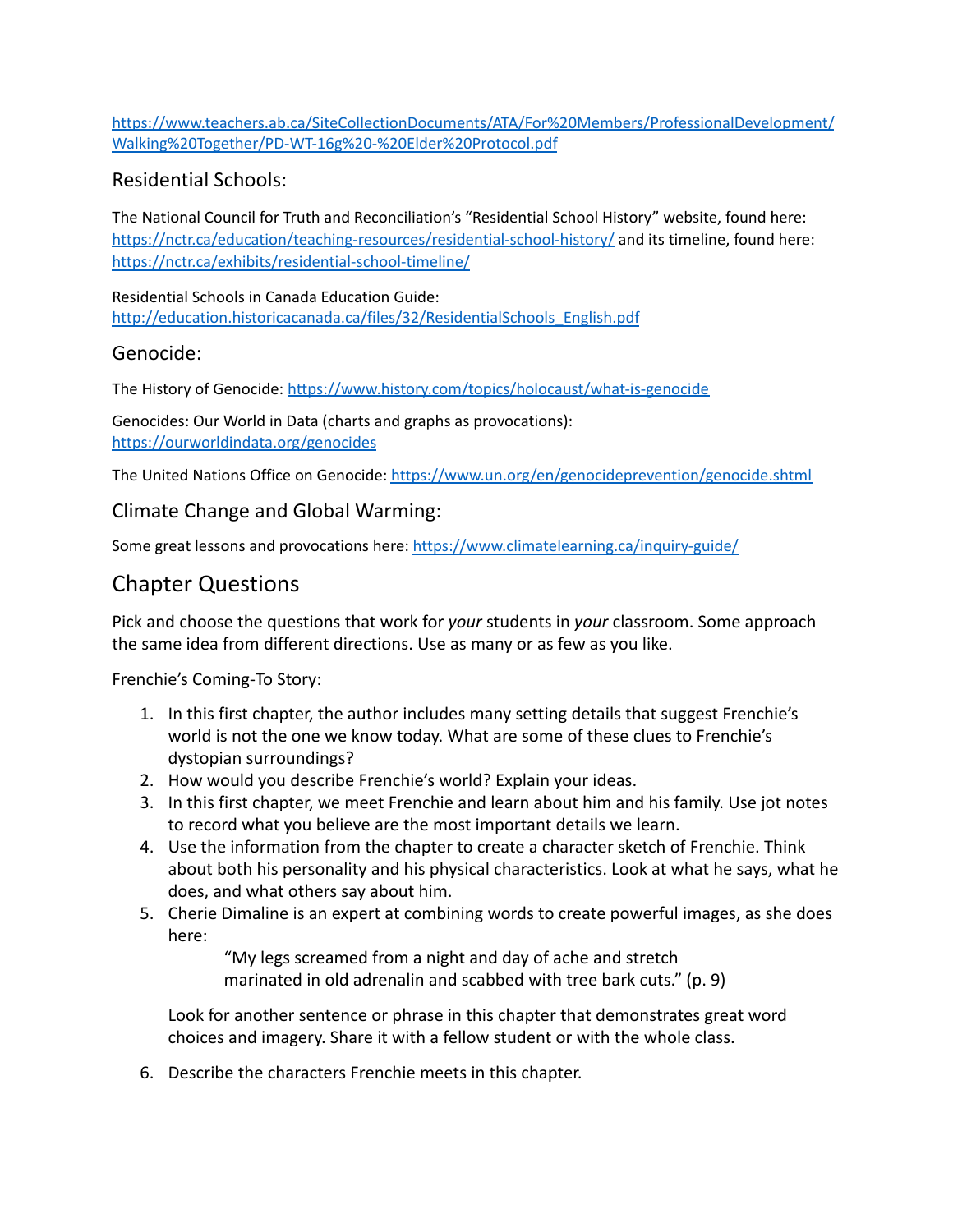The Fire

- 7. In this chapter we learn more about Frenchie's traveling companions. Create a chart with details about each of the characters in the group.
- 8. Frenchie says "Us kids, we longed for the old timey." (p. 21). Why do you think the "old timey" is so appealing to them? Explain.
- 9. The word "Story" is capitalized in the book. Why do you suppose that is? What does "Story" represent to the group, and how do you know?

Story: Part 1

- 10. Discuss the brief history of North America that Miig teaches the group during Story. What are some things that caused Frenchie's world to change from the world we know now?
- 11. In your opinion, what message is Miig trying to teach, as he tells Story each night?
- 12. Why does Frenchie think, *"Please don't let her be my cousin. Please…"* (p. 31).

Magic Words:

13. Frenchie is upset when he hears that Minerva is teaching Rose and her group "language." Why do you think it matters so much to him? Explain.

Haunted in the Bush:

14. What do you think Wab saw in the woods? Explain your prediction with evidence from the text and your own ideas.

A Plague of Madness:

15. Miig says, "not every Indian is an Indian," (p. 55). What do you think he means by that?

The Four Winds:

16. Why do you think the group chooses to stay together in one room when they find the Four Winds? Explain.

Wab's Coming-To Story:

- 17. Why does the author decide to share Wab's coming-to story at this point in the novel?
- 18. What does Wab's coming-to story teach us about the world in the city, and about Wab herself?

Story: Part 2:

19. Explain what we learn in this chapter about the circumstances that led to the current reality of the world in the book. Write a paragraph, or create a graphic organizer or diagram, to show the various causes and consequences.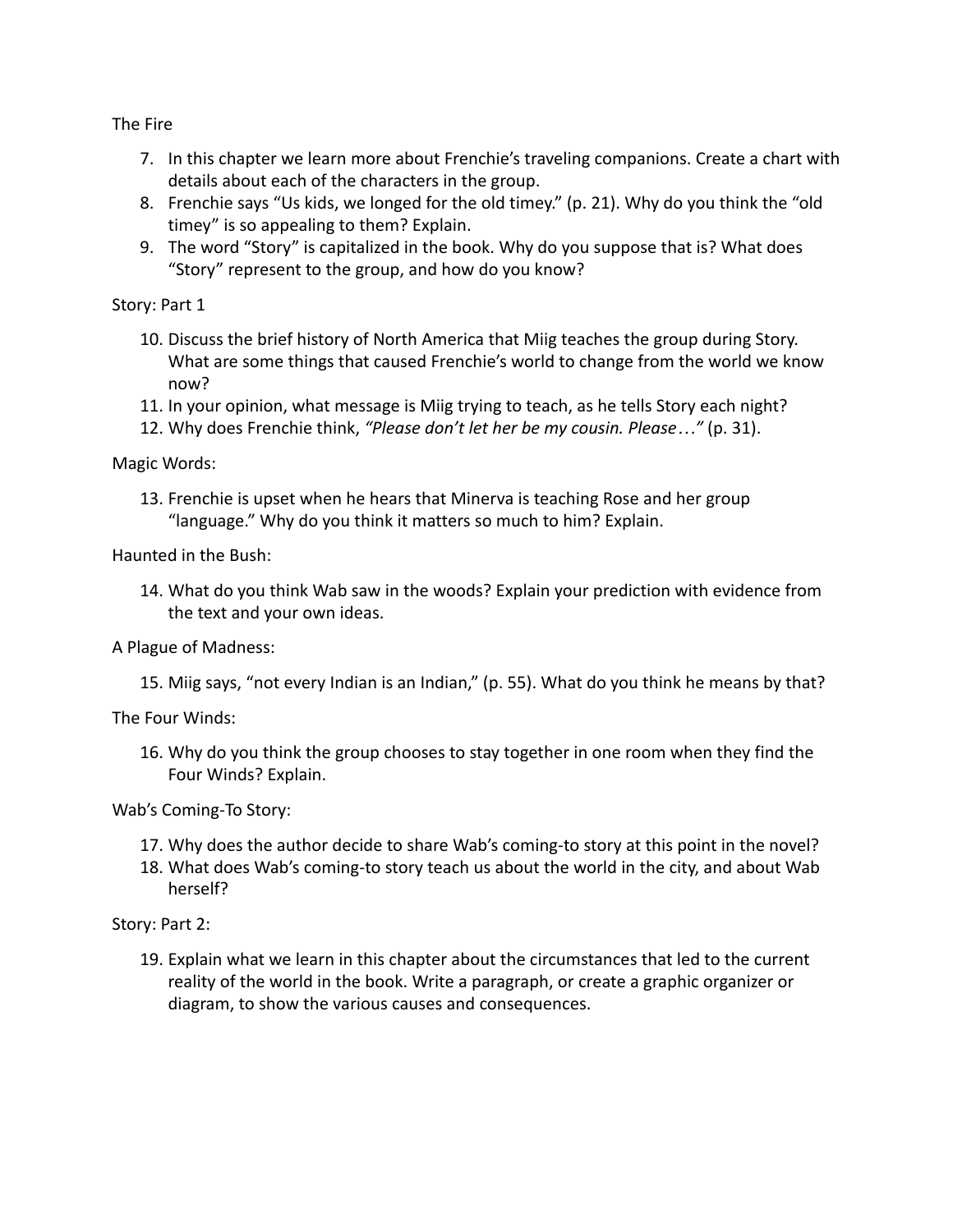Back into the Woods:

- 20. At the start of this chapter, Frenchie notes that the forest has started to "spring back" from the pollution and overpopulation that caused the current situation. This is reminiscent of the way our world reacted when Covid 19 shut down so much of the world in 2020. Can you make any other connections between the real world of our present-day and the world of the novel? Share your connections with the class.
- 21. Miig suddenly tells Frenchie the stories of the other members of their "family" in quick, brutal terms. What do you think prompted Miig to do this? Explain.

Miigwans' Coming-to Story:

22. What new things do we learn about Miig in this chapter?

Finding Direction:

23. Do you agree with Miig that there are times when it is better to keep information to yourself to protect other people? Explain. [edited from existing guide]

The Potential of Change:

24. In this chapter the author chooses to let the reader know that a big plot change is brewing. She writes that "something had to change, and soon. And then one day it did. Forever." (p. 111). Why do you think she alerted the reader ahead of time in this way?

The Other Indians:

- 25. Do you think Miig was right to lead the group into an encounter with these "other Indians," especially after hearing that Wab had a bad encounter with one before? Share your thoughts with a partner.
- 26. What do you predict is going to happen, and why? Use evidence from the text and your own ideas to justify your prediction.

The Way It All Changed:

27. Are you surprised by the way Frenchie handled Travis in this chapter? What would you have done?

The Long Stumble:

28. As Miig tries to help Frenchie cope with his grief and his actions, Miig finally tells Frenchie the rest of his own story. Why do you think Miig has waited until now?

The Rogarou Comes Hunting:

- 29. What's the significance of this chapter's title?
- 30. The Recruiters have a specific uniform that is described in this chapter, as well as earlier in the book. Why do you think the author has them dress this way?
- 31. Why does Frenchie decide he is going after Minerva? Do you think Miig will agree?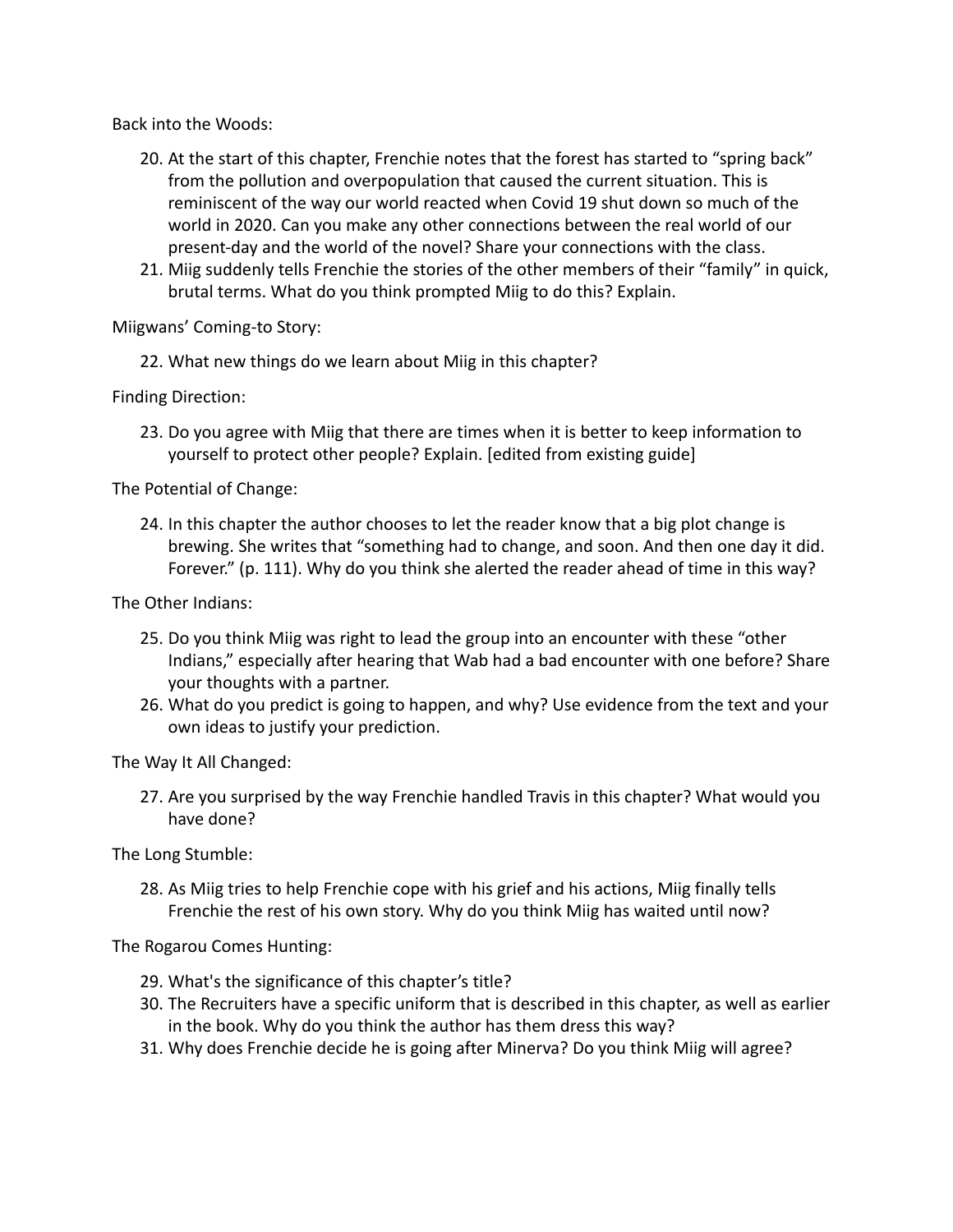On the Road:

- 32. Have you ever had a moment that was so perfect that the whole world seemed more alive because of it? Describe that experience to a classmate. How does yours compare with Frenchie's in this chapter?
- 33. Why are they so excited to have found clean water?

#### Found:

34. The group makes some important discoveries in this chapter. Which one was most surprising to you? Why?

The Miracle of Minerva:

- 35. How does the author reinforce the idea of the "school" in the book being like the residential schools of our history? Name at least two ways.
- 36. What is the secret weapon that Minerva uses to save herself and destroy her enemies?
- 37. Why do the Indigenous spectators who are camping near the "school" smudge themselves with the smoke from the destroyed building?

Loss:

- 38. Frenchie has been maturing as the book has progressed. How does the author make him seem older and more mature in the last few chapters?
- 39. Frenchie tells Miig at the end of the chapter, "We'll get Minerva. And then we'll shut them down. All of them." (p. 183) Miig responds, "I know you will, Francis. I know you will." Why do you think Miig chooses to say "you" instead of "we" in his reply?

The Circle:

40. In your opinion, what is going on with Frenchie in this chapter?

Word Arrives in Black:

41. What is the message Frenchie's father is trying to get across to his son as he tells Frenchie the story of how he ran away to the city?

Lost and Found and Lost:

42. Explain the significance of this quote in your own words:

Suddenly the long drone of the horn stopped, and it was shocking, like the absence of ground at the start of a fall. Then, like punctuation, a gunshot poked a hole in the day and all the air ran out. (p. 209)

#### Kiiwen:

43. Why do you think the author picked *this* chapter to have Frenchie explore Miig's pouch? 44. What does the following quote mean?

> We were desperate to craft more keys, to give shape to the kind of Indians who could not be robbed. (p.214)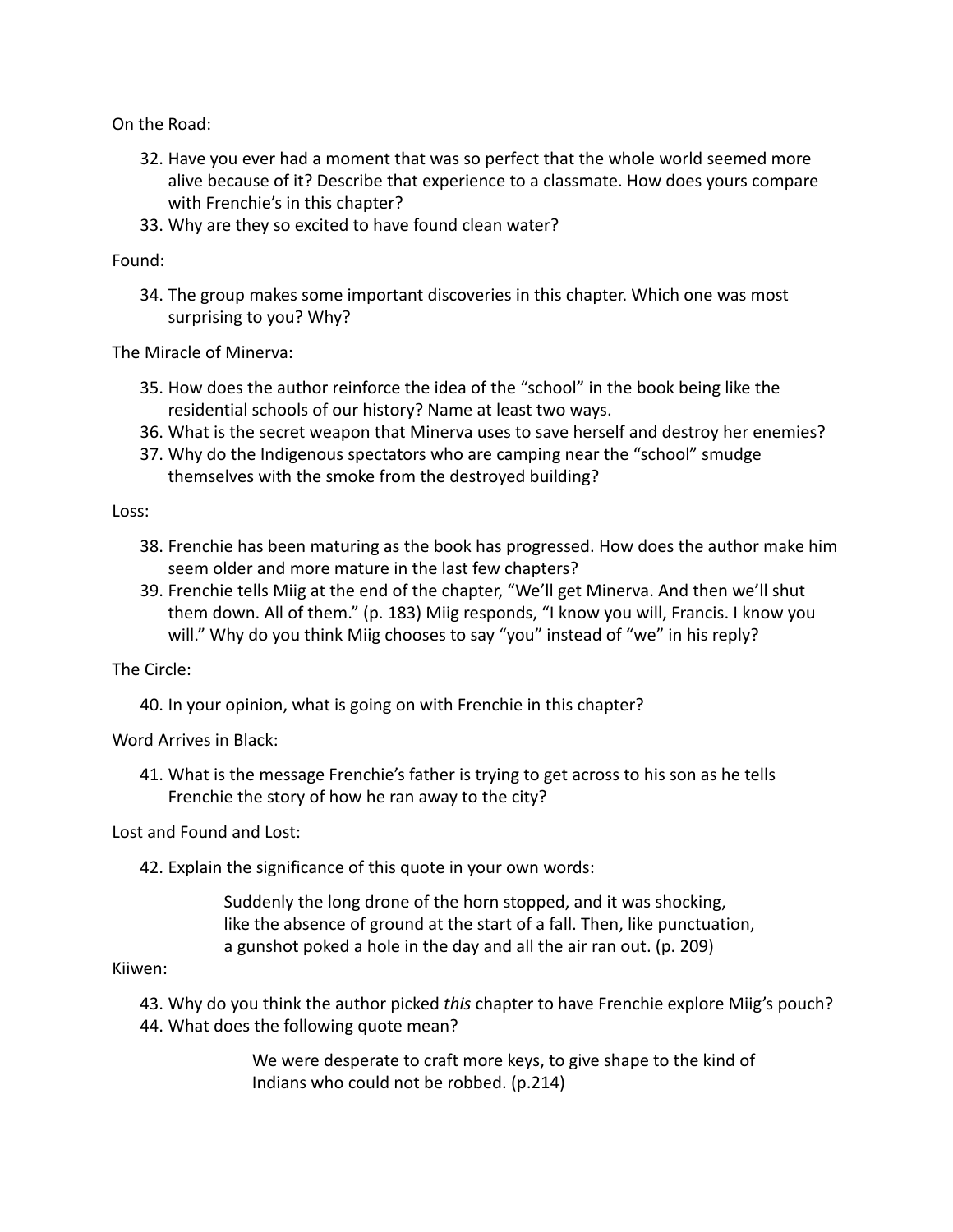45. If you were in Frenchie's place, would you have made the same choice as he does in this chapter? Explain your thoughts.

Locks Mean Nothing to Ghosts:

- 46. Why is it so important to French that Isaac dreams in Cree?
- 47. Consider what we know about Miig's husband Isaac from earlier in the book. Why is he the perfect person to arrive at this stage of the novel, to help them with their plans?
- 48. What does the chapter title mean? Explain.

## Discussion Questions and Essay Topics

These topics can be used for the traditional assessment options of discussion and essay, but don't hesitate to offer alternatives. Consider assigning an infographic about a topic introduced in the novel (e.g., global warming, residential schools, etc.), holding a debate, designing a playlist for the "soundtrack" they'd like to see for the "movie" of the book, creating their own visual interpretation of a chapter in the book in the form of a graphic novel or performance, etc. Give students the opportunity to make connections to the world and themselves, as well as to other texts, and to choose their own way of demonstrating them.

- a) Look at the two quotations at the beginning of the novel. Explain how they introduce the various themes in the novel.
- b) In this novel, many things are "lost" and "found." Discuss some of these losses and findings. How do they influence the characters and the choices they make? Explain.
- c) The author has taken real historical events and reinvented or revived them in the novel. She has also taken contemporary issues in our world and used them to influence the book's setting. In your opinion, is it necessary to tie books to real events and issues in order to make them "good books?" Explain.
- d) Family is a huge theme in this novel. How does the author play with the concept of family, both literally and figuratively?
- e) Consider what you know about global warming. Do you think the world of The Marrow Thieves could actually become our reality in the future? Explain.
- f) Storytelling is very important to Indigenous culture. Discuss the role of storytelling in the novel. [from the existing guide]
- g) Language is also very important to Indigenous culture, which is one reason residential schools were so determined to eliminate these original languages. Today people are working to teach Indigenous languages again. How does the author use the idea of "language" to bring across the themes in the novel? [edited from the existing guide]
- h) Compare the "coming-to" stories of two different characters in the novel. Think about their similarities and differences. Consider what brought each to the group, and what motivates them to keep moving. [edited from existing guide]
- i) Which is worse? Having nightmares, or not being able to dream at all? [from the existing guide]
- j) Read the picture book *We Dream Medicine Dreams* by Lisa Boivin (Portage and Main Press, 2021). Discuss how the idea of dreams are used in both the picture book and the novel.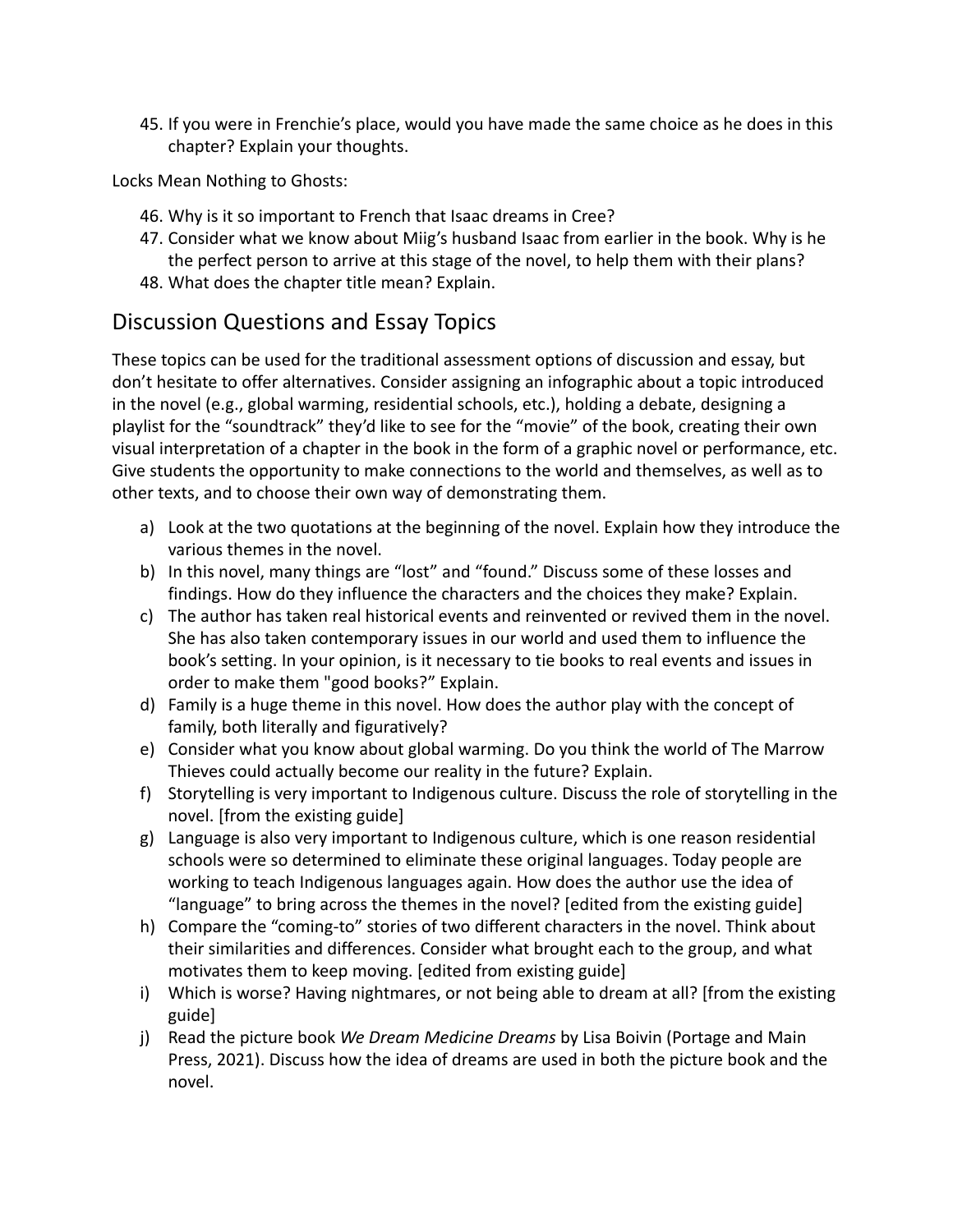## Other Culminating Activities

#### Plan to Survive:

You are left alone in the world of The Marrow Thieves as yourself. You need to improve your knowledge if you have any hope of surviving alone, so you break into an abandoned library. What do you research? What do you learn? How can you best share the information with others?

Create a user-friendly survival guide with the information you learn.

#### Share Your Story

Imagine you are living in Frenchie's time. We know his story and the Story of his people…but what is *your* story? Is it a coming-to tale, or are you still alone? Are you in what remains of a city, or are you in the wilderness? Imagine what your story might be. How would you share it with others?

Write and share your story in a way that makes sense for you.

#### What Will You Leave Behind?

We know some of the events that led to the world of The Marrow Thieves, thanks to Miig sharing Story. Imagine you are alive when the natural disasters and wars are actually happening. Things are getting worse, and every day you fear will be your last. What do you leave for those who will come after you? Will it be a journal about your last days? A song or a poem that brings to life your reality? Perhaps a work of art that speaks to your inner emotions – your hopes and dreams?

Create and share what you would leave behind.

### Some Interviews with the Author:

[https://www.cbc.ca/books/why-cherie-dimaline-calls-on-her-indigenous-heritage](https://www.cbc.ca/books/why-cherie-dimaline-calls-on-her-indigenous-heritage-as-a-bestselling-storyteller-and-writer-1.5604533)[as-a-bestselling-storyteller-and-writer-1.5604533](https://www.cbc.ca/books/why-cherie-dimaline-calls-on-her-indigenous-heritage-as-a-bestselling-storyteller-and-writer-1.5604533) [https://publishingperspectives.com/2017/11/indigenous-writers-canada-intervie](https://publishingperspectives.com/2017/11/indigenous-writers-canada-interview-author-cherie-dimaline/) [w-author-cherie-dimaline/](https://publishingperspectives.com/2017/11/indigenous-writers-canada-interview-author-cherie-dimaline/)

Awards and Recognition for *The Marrow Thieves* (reprinted from the author's website, found at <https://cheriedimaline.com/> )

*TIME Magazine*'s 100 Best YA Books of All Time

UPPER GRAND READS selected book, 2019

WINNER, 2018 Burt Award for First Nations, Metis and Inuit Literature



WINNER, 2018 Amy Mathers Teen Book Award